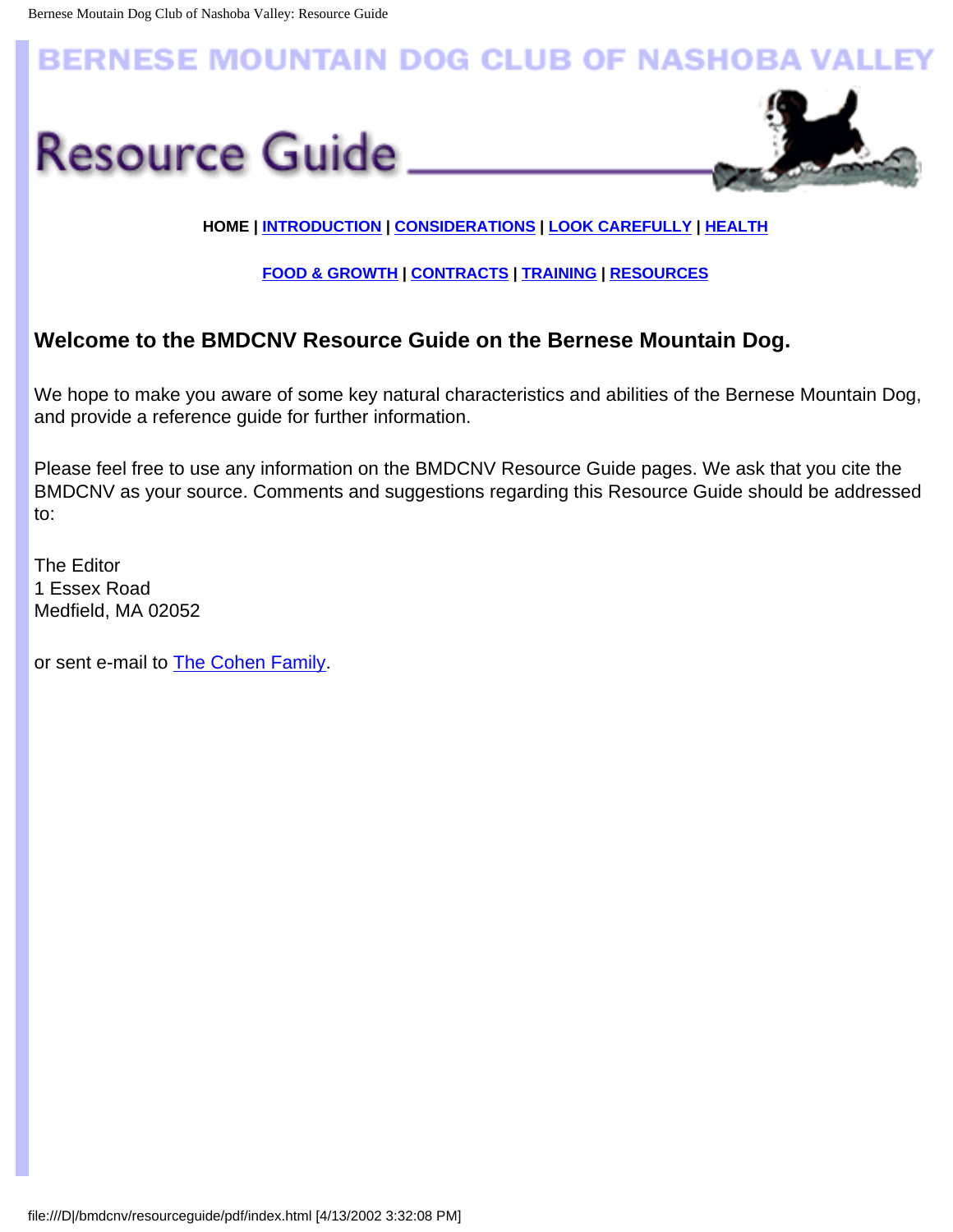# <span id="page-1-0"></span>**BERNESE MOUNTAIN DOG CLUB OF NASHOBA VAI**





### **[HOME](#page-0-0) | INTRODUCTION | [CONSIDERATIONS](#page-4-0) | [LOOK CAREFULLY](file:///D|/bmdcnv/resourceguide/pdf/look.html) | [HEALTH](#page-12-0)**

#### **[FOOD & GROWTH](#page-15-0) | [CONTRACTS](#page-10-0) | [TRAINING](#page-6-0) | [RESOURCES](#page-17-0)**

# **INTRODUCTION**

Our portrayal is based on the experience of many long time members involved in all aspects of the breed.

It is not hard to find many wonderful things to say about these dogs. Many owners think there is nothing better than a Bernese Mountain Dog, unless it is two Bernese Mountain Dogs. But if you are trying to decide if you are right for a Bernese Mountain Dog, we think it is important to not just sing their praises. This candid discussion should only be one part of your decision making process. We hope you make as informed a decision as possible, even if your final decision turns out to be "no" at this time.

You should assess your own strengths and weaknesses and see how well your personality and abilities mesh with that of the dogs'. A successful, enduring match will be made when the specific breed characteristics are compatible with your human lifestyle. Our club will do all we can to help educate you and help you develop the special relationship offered only by a Berner.

# **The American Kennel Club Standard for the Bernese Mountain Dog.**

Each AKC recognized breed has a standard. Ours is an excellent starting point for learning the basic characteristics the Bernese Mountain Dog Club of America (BMDCA) feels are key in making the Bernese Mountain Dog unique among other breeds. Keep in mind as you read this that both males (dogs) and females (bitches) are working dogs -- draft animals pulling loads around the farm and to market. See our [Resource page](#page-17-0) at the end of this guide for sources with more detailed information.

#### **General Appearance**

The Bernese Mountain Dog is a striking, tri-colored, large dog. He is sturdy and balanced. He is intelligent, strong and agile enough to do the draft and droving work for which he was used in the mountainous regions of his origin.

Dogs appear masculine, while bitches are distinctly feminine.

#### **Size, Proportion, Substance**

Measured at the withers, dogs are 25 to 27-1/2 inches, bitches are 23 to 26 inches. Though appearing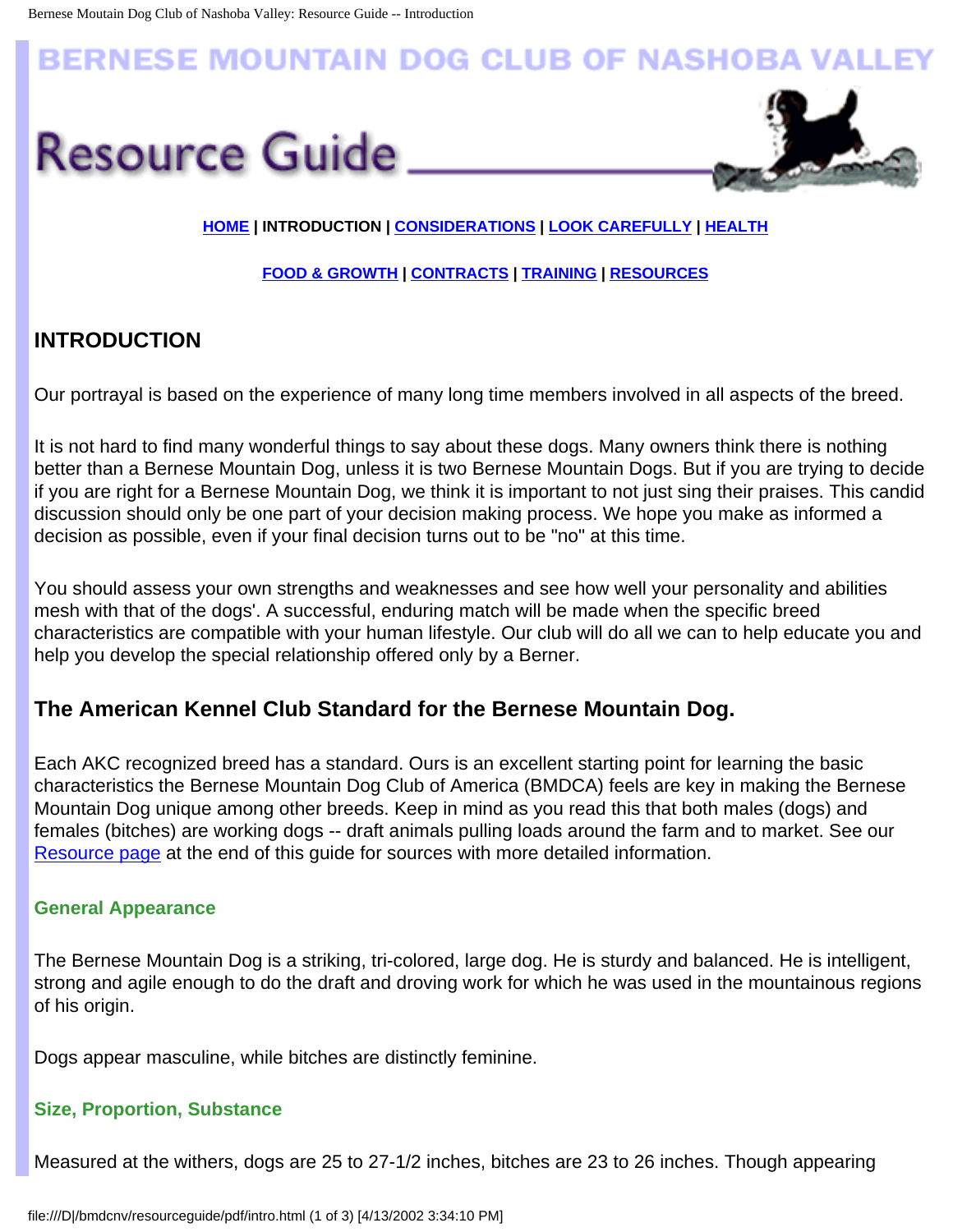Bernese Moutain Dog Club of Nashoba Valley: Resource Guide -- Introduction

square, Bernese Mountain Dogs are slightly longer in body than they are tall. Sturdy bone is of great importance. The body is full.

### **Head**

Expression is intelligent, animated and gentle. The eyes are dark brown and slightly oval in shape with close fitting lids. Inverted or everted eyelids are serious faults. Blue eye color is a disqualification. The ears are medium sized, set high, triangular in shape, gently rounded at the tip, and hang close to the head when in repose. When the Bernese Mountain Dog is alert, the ears are brought forward and raised at the base; the top of the ear is level with the top of the skull. The skull is flat on top and broad, with a slight furrow and a welldefined, but not exaggerated stop. The muzzle is strong and straight. The nose is always black. The lips are clean and, as the Bernese Mountain Dog is a drymouthed breed, the flews are only slightly developed. The teeth meet in a scissors bite. An overshot or undershot bite is a serious fault. Dentition is complete.

## **Neck, Topline, Body**

The neck is strong, muscular and medium length. The topline is level from the withers to the croup. The chest is deep and capacious with well sprung, but not barrel-shaped, ribs and brisket reaching at least to the elbows. The back is broad and firm. The loin is strong. The croup is broad and smoothly rounded to the tail insertion. The tail is bushy. It should be carried low when in repose. An upward swirl is permissible when the dog is alert, but the tail may never curl or be carried over the back. The bones in the tail should feel straight and should reach to the hock joint or below. A kink in the tail is a fault.

## **Forequarters**

The shoulders are moderately laid back, flat lying, well muscled and never loose. The legs are straight and strong and the elbows are well under the shoulder when the dog is standing. The pasterns slope very slightly, but are never weak. Dewclaws may be removed. The feet are round and compact with well arched toes.

## **Hindquarters**

The thighs are broad, strong and muscular. The stifles are moderately bent and taper smoothly into the hocks. The hocks are well let down and straight as viewed from the rear. Dewclaws should be removed. Feet are compact and turn neither in nor out.

## **Coat**

The coat is thick, moderately long and slightly wavy or straight. It has a bright natural sheen. Extremely curly or extremely dull looking coats are undesirable. The Bernese Mountain Dog is shown in natural coat and undue trimming is to be discouraged.

## **Color and Markings**

The Bernese Mountain Dog is tri-colored. The ground color is jet black. The markings are rich rust and clear white. Symmetry of markings is desired. Rust appears over each eye, on the cheeks reaching at least to the corner of the mouth, on each side of the chest, on all four legs and under the tail. There is a white blaze and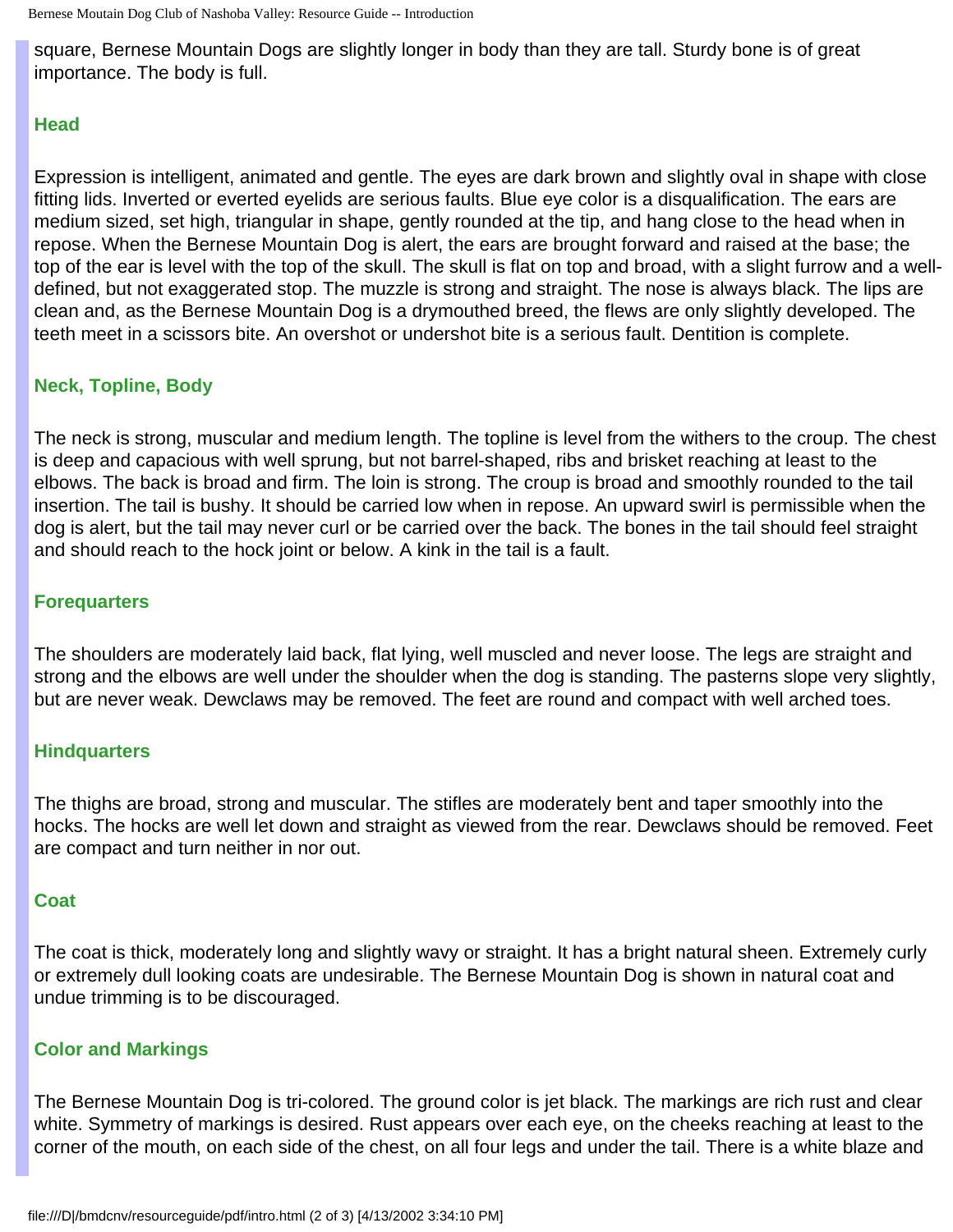muzzle band. A white marking on the chest typically forms an inverted cross. The tip of the tail is white. White on the feet is desired but must not extend higher than the pasterns. Markings other than described are to be faulted in direct relationship to the extent of the deviation. White legs or a white collar are serious faults. Any ground color other than black is a disqualification.

### **Gait**

The natural working gait of the Bernese Mountain Dog is a slow trot. However, in keeping with his use in draft and droving work, he is capable of speed and agility. There is good reach in front. Powerful drive from the rear is transmitted through a level back. There is no wasted action. Front and rear legs on each side follow through the same plane. At increased speed, legs tend to converge toward the center line.

### **Temperament**

The temperament is self-confident, alert, and good natured, never sharp or shy. The Bernese Mountain Dog should stand steady, though may remain aloof to the actual attentions of strangers.

### **Disqualifications**

Blue eye color. Any ground color other than black.

For a hard copy of the Resource Guide, including a current Breeders List and a BMDCNV Membership Application, please send a check in the amount of **\$5.00 U.S.** made out to: BMDCNV. This is to cover postage and handling.

Mail request to:

BMDCNV Breeder Referral PO Box 531 Gilbertville, MA 01031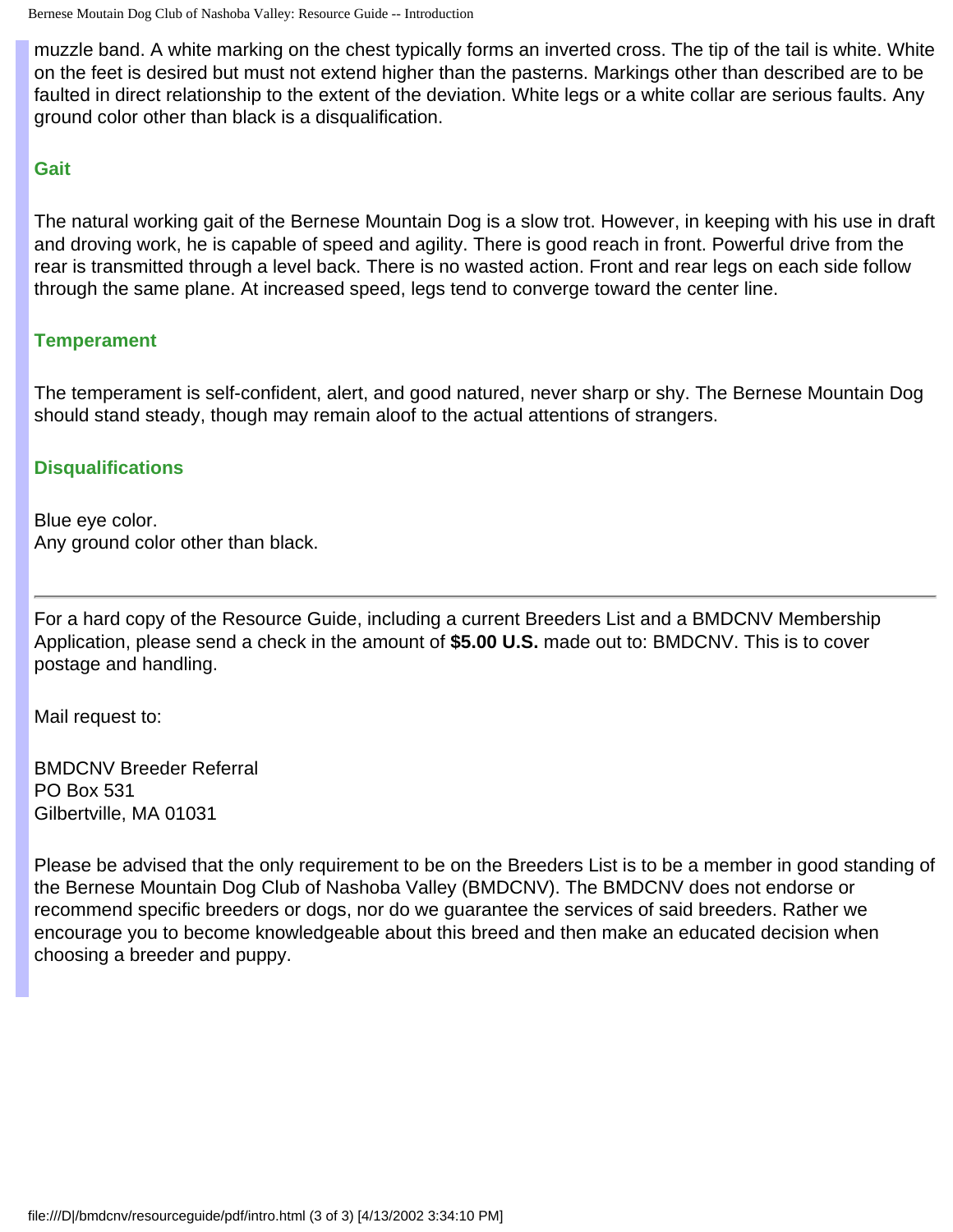# <span id="page-4-0"></span>**BERNESE MOUNTAIN DOG CLUB OF NASHOBA VA**





### **[HOME](#page-0-0) | [INTRODUCTION](#page-1-0) | CONSIDERATIONS | [LOOK CAREFULLY](file:///D|/bmdcnv/resourceguide/pdf/look.html) | [HEALTH](#page-12-0)**

### **[FOOD & GROWTH](#page-15-0) | [CONTRACTS](#page-10-0) | [TRAINING](#page-6-0) | [RESOURCES](#page-17-0)**

# **CONSIDERATIONS**

If you are thinking about getting any dog, there are several major factors to think about, some of which apply particularly to Bernese Mountain Dogs. Our [Resource page](#page-17-0) lists some books and videos we find helpful.

Will your dog be allowed in the house, or will it be chained up outside? A Berner isolated in a yard is pretty much guaranteed to become a miserable, shy, 100 pound problem dog. Please keep in mind that the Bernese Mountain Dog has been bred not as a farm dog, but as a farmer's dog. Bred to be at his side as his companion -- in the house, around the yard, going to town in his truck, doing his errands, even lying quietly at his feet in a coffee shop.

Will you be able to provide daily exercise? A young dog with a lot of energy will blow off steam as it sees fit (eating the sofa, walking on the kitchen counters) if you do not channel it into more acceptable activities. Even if you have a big, fenced in yard, you will find that your dog won't run around playing fetch by itself.

Are you willing to go to dog school for the basics and read some dog training and behavior books? As the owner of a big dog, you have a responsibility to see that it is well behaved. There is always something new to learn about training a dog, especially if it is a breed you haven't trained before.

If this is to be a family dog, is everyone willing to accept responsibility for meeting the dog's needs? If the primary caregiver becomes unable to take care of the dog, will others pick up the slack? If this is to be a child's dog, what will happen if the child develops other interests or proves too irresponsible for a pet? We have seen more than a few dogs in our Rescue program who started out as "the husband's dog." When the majority of dog care ended up the responsibility of the unwilling wife, our club became the resource left with the task of trying to place an untrained, unsocialized, unwanted dog. We do not believe a dog is a disposable commodity. We'd prefer you to get goldfish, rather than a Berner, if you think you will get rid of it "if it doesn't work out."

Do you mind dog hair? Bernese shed more than the books lead you to believe. We call it Bernerfur and we all have at least one red velvet lint brush.

Want to take your dog jogging with you 365 days a year? Unless you live in the Northwest Territory of Canada, that won't be your Berner out there pounding the pavement with you. Many disappear into the basement in June, and only come out for meals or air conditioned car rides for the duration of the summer. They will also dig holes in your yard to get to cool earth. Flower beds are the easiest place to dig. Consider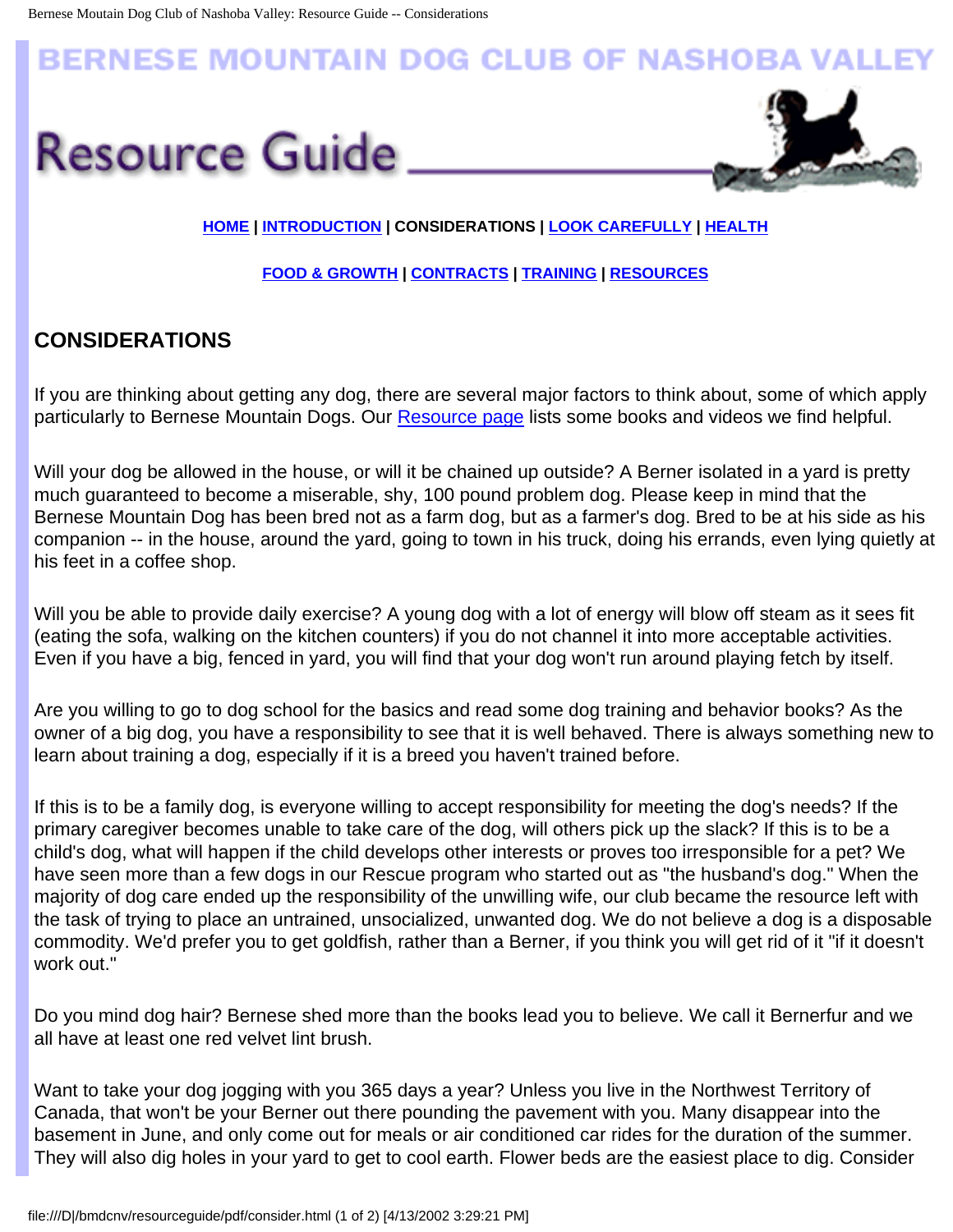Bernese Moutain Dog Club of Nashoba Valley: Resource Guide -- Considerations

how you will react to this natural behavior of your dog.

Berners do very nicely in the obedience ring, they do well in agility, and some will even play Frisbee. But they do it mainly to please their owners, and in their own unique style. The average Berner should not be counted on to become a National Frisbee champion or a dog with an Obedience Trial Championship (OTCh). There are other breeds more suited for continuous performance at those levels.

For a hard copy of the Resource Guide, including a current Breeders List and a BMDCNV Membership Application, please send a check in the amount of **\$5.00 U.S.** made out to: BMDCNV. This is to cover postage and handling.

Mail request to:

BMDCNV Breeder Referral PO Box 531 Gilbertville, MA 01031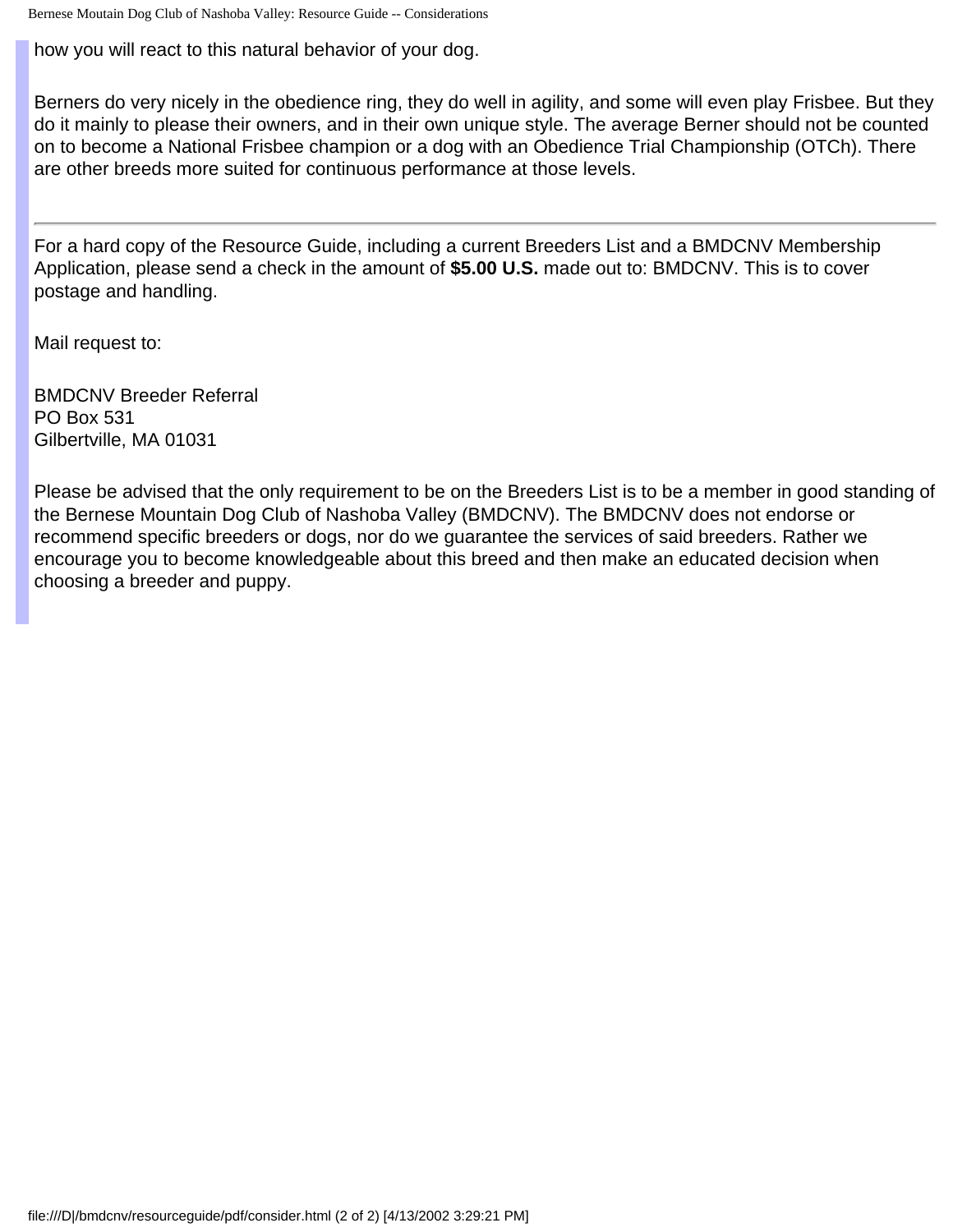# <span id="page-6-0"></span>**BERNESE MOUNTAIN DOG CLUB OF NASHOBA VAI**





### **[HOME](#page-0-0) | [INTRODUCTION](#page-1-0) | [CONSIDERATIONS](#page-4-0) | [LOOK CAREFULLY](file:///D|/bmdcnv/resourceguide/pdf/look.html) | [HEALTH](#page-12-0)**

#### **[FOOD & GROWTH](#page-15-0) | [CONTRACTS](#page-10-0) | TRAINING | [RESOURCES](#page-17-0)**

# **TRAINING**

Just as each pup is unique physically, so do they differ in their manner of learning. No matter what their style, desirable behaviors (sitting on command, coming when called, walking nicely on a leash) can be shaped painlessly and enjoyably, with persistence, when young.

Bernese are companion dogs as well as working dogs. In American society today, if you hope to have your dog with you as much as possible, you must socialize and train your dogs in basic manners. The more places you take him as a pup, and gently but firmly demonstrate his need to listen to you no matter what the circumstances, the more you will be able to do with him. When you acquire a noticeable dog like a Berner, you instantly become an ambassador for the breed.

Your attitude is everything. If you believe 100% that there is no way you will ever have a dog who walks nicely on a leash, you will live up to (actually down to) your expectation. But if you have the tiniest glimmer of hope that it can be done, we ask that you act from that part of your heart.

Do not delay! Our Training Resource person can help you find a fun puppy class where the dogs are not mindlessly jerked around on leashes, but have their behaviors shaped using hugs, treats and toys. Read the dog training books we recommend to amplify what you learn in school. Sort out the techniques which seem the most reasonable and applicable to your situation. Training a dog is an art, not a science. Don't just think of dog school as a place you go to get started. It is also of tremendous benefit when your pet hits that willful adolescent stage.

If you are not trained to train your dog, your Berner will easily train you. Bernese are sensitive, but they are smart. Everything can't be all kissy kissy. Limits must be firmly set in a matter of fact manner as well, or else you might end up sitting on the floor while your dog gets the couch.

You *can* teach an old dogs new tricks, so there is no excuse for you not to re-examine your old ideas on training dogs, and learn ones that suit the dog you have before you. There are people who can train the largest of dogs without great physical strength, stun collars or whacking them. It is a matter of attitude, which you have an opportunity to now start developing.

A familiar refrain from those of us who have more than one dog is, "I never had a dog before who did ..." Every dog will present unique challenges in training. If you think of them as opportunities for you to learn something new, you and your dog will be well served.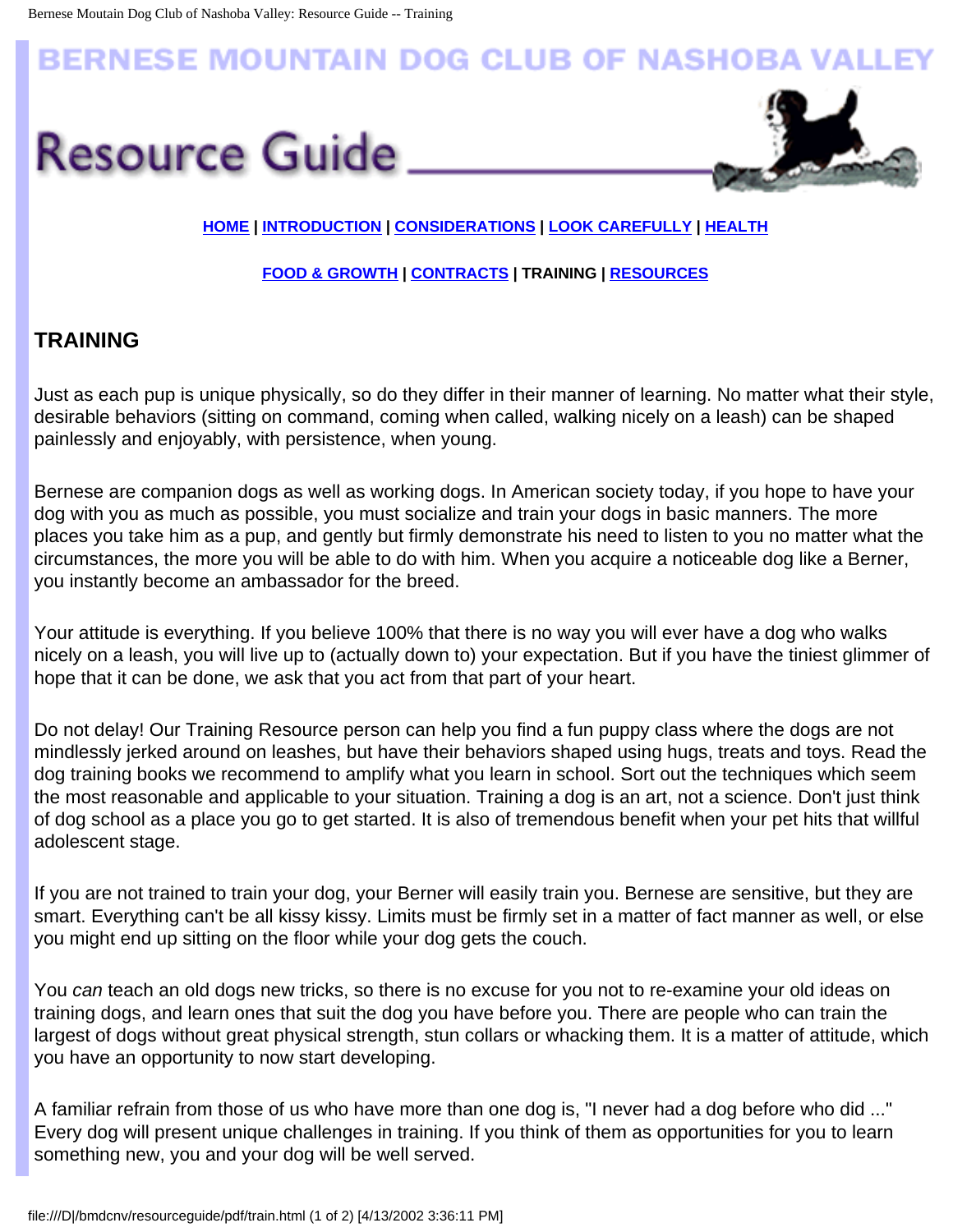For a hard copy of the Resource Guide, including a current Breeders List and a BMDCNV Membership Application, please send a check in the amount of **\$5.00 U.S.** made out to: BMDCNV. This is to cover postage and handling.

Mail request to:

BMDCNV Breeder Referral PO Box 531 Gilbertville, MA 01031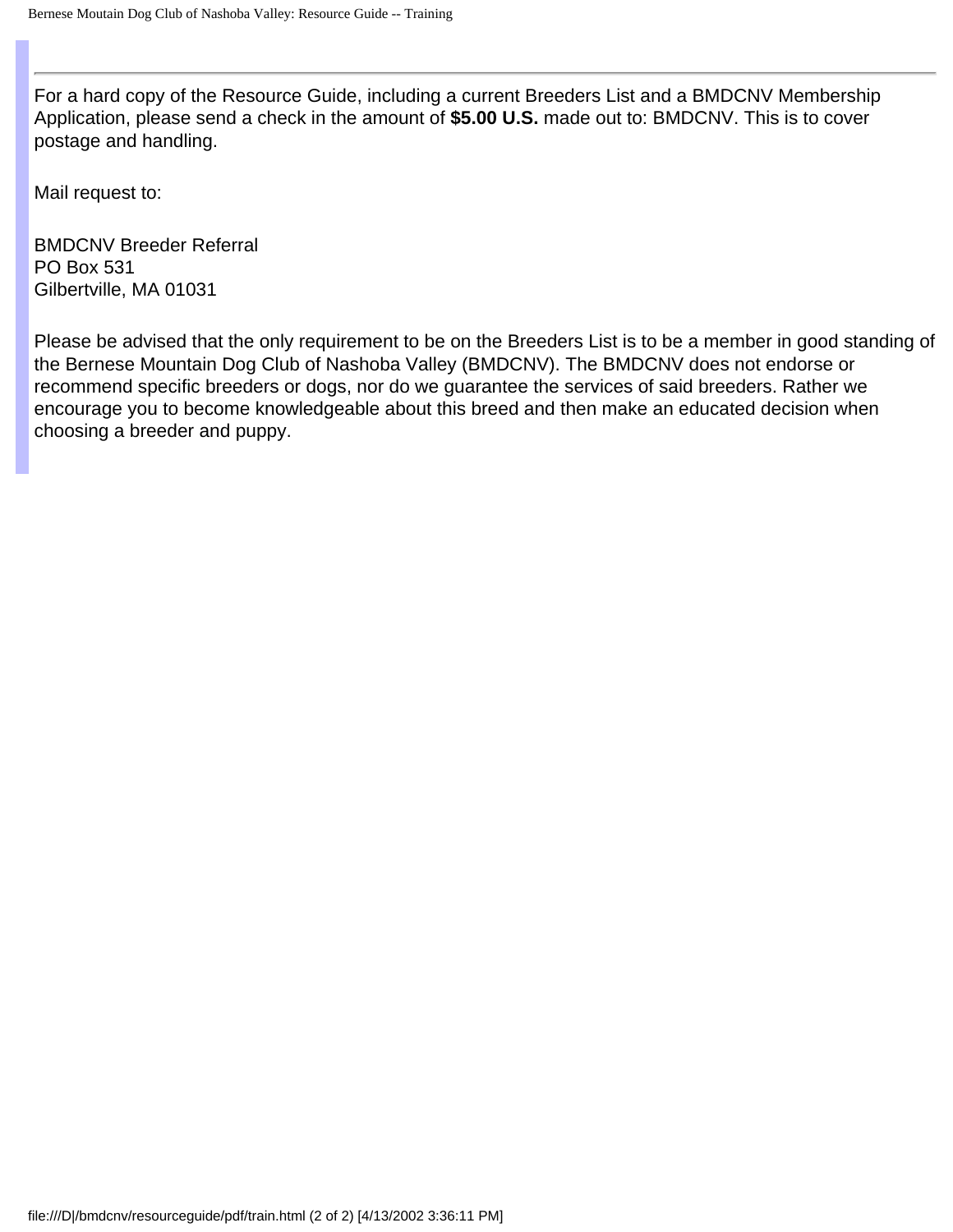# **BERNESE MOUNTAIN DOG CLUB OF NASHOBA VAI**





### **[HOME](#page-0-0) | [INTRODUCTION](#page-1-0) | [CONSIDERATIONS](#page-4-0) | LOOK CAREFULLY | [HEALTH](#page-12-0)**

#### **[FOOD & GROWTH](#page-15-0) | [CONTRACTS](#page-10-0) | [TRAINING](#page-6-0) | [RESOURCES](#page-17-0)**

# **LOOK CAREFULLY**

Each year the BMDCNV organizes several kinds of dog/people events throughout New England. These events are ideal opportunities for establishing contacts and seeing a cross section of Berners in one place. Joining the BMDCNV before you get a dog is a great way to make informative and interesting connections.

We sponsor the showing of Bernese in some of the major all-breed and obedience shows in the region. Most dog shows are run under the aegis of the American Kennel Club (AKC). Contact a member of the Board of Directors for information on upcoming club events. Check our Resource pages for some magazines and books which will help you find and understand what goes on at a dog show.

The purpose of a dog show is to showcase breeding stock. The breed standard details the basic physical properties and traits that make up an ideal specimen of that breed. In the ring the dog is judged against the ideal outlined in the breed standard.

If a dog meets the criteria listed in the breed standard, is not spayed or neutered, and does not have any health problems which would prevent it being used as breeding stock, it is technically able to be shown in the breed ring at the dog show. These dogs are often termed, "show quality", but a more accurate term might be "show prospect." Being technically eligible for competing does not mean it will compete successfully or go on to earn a title.

A dog should not be shown in a breed competition if it has problems which compromise its health or prevent it from being used for breeding -- even if those problems are not visible.

At a show, arrive early. Purchase a catalog which will list the time and ring in which the dogs will be shown. Bernese are part of the Working Group. In the catalog, each dog or bitch is listed by number and name. You can identify who is who in the ring by the numbered armband worn by the handler. The number on the armband matches the number in the catalog. The birthdate of the dog, names of the owner, handler, breeder and dog's parents are also listed in the catalog under the entry number. In the back of the catalog are addresses.

Dogs that successfully compete in breed shows under different judges earn the AKC title of Champion. The prefix Ch. is then used before a dog's full name (e.g. Ch. Bernerfur's Big Harry Boy). Bernese may also be shown in working events, such as obedience, agility, carting, tracking and Canine Good Citizen tests. Successful completion in these trials is indicated by the titles following the dogs name (e.g. Bernerfur's Big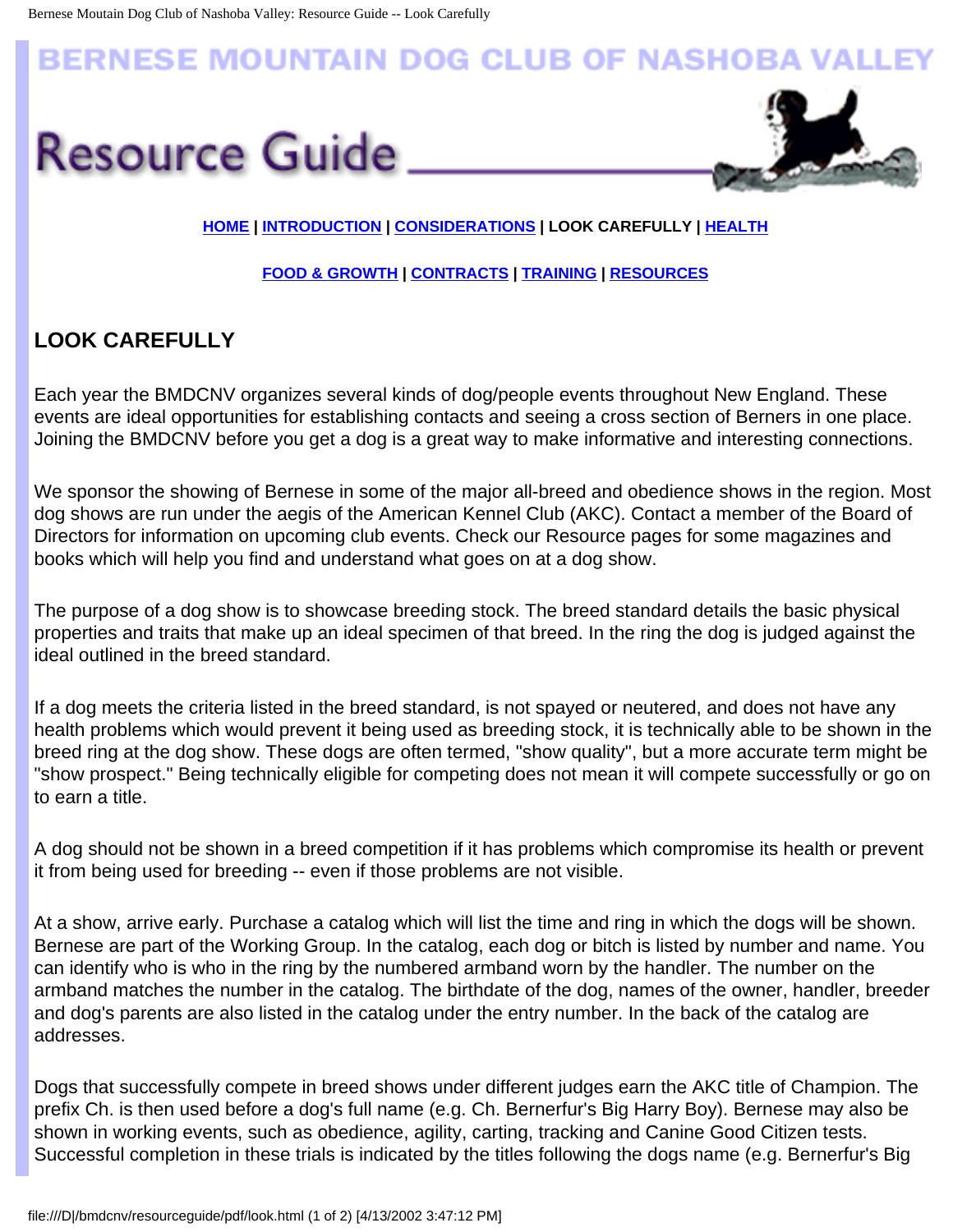Bernese Moutain Dog Club of Nashoba Valley: Resource Guide -- Look Carefully

Harry Boy, CDX, DD).

If a dog is registered with the AKC, the registration certificate is the dog's "papers." "Papers" are simply a registration device. The mere fact that a dog has "papers" is no guarantee of quality. A "pet quality" dog does not conform to the breed standard sufficiently to be shown in a breed competition. Our breed standard lists only two disqualifying faults - blue eye and a ground color other than black. Other "faults" are more subjective. A "pet quality" dog is every bit as good a companion as a "show prospect" dog. Pet quality dogs which are physically capable of the work required can still enter the working events and receive titles in them. And of course, we think all Bernese are pets, first and foremost!

For a hard copy of the Resource Guide, including a current Breeders List and a BMDCNV Membership Application, please send a check in the amount of **\$5.00 U.S.** made out to: BMDCNV. This is to cover postage and handling.

Mail request to:

BMDCNV Breeder Referral PO Box 531 Gilbertville, MA 01031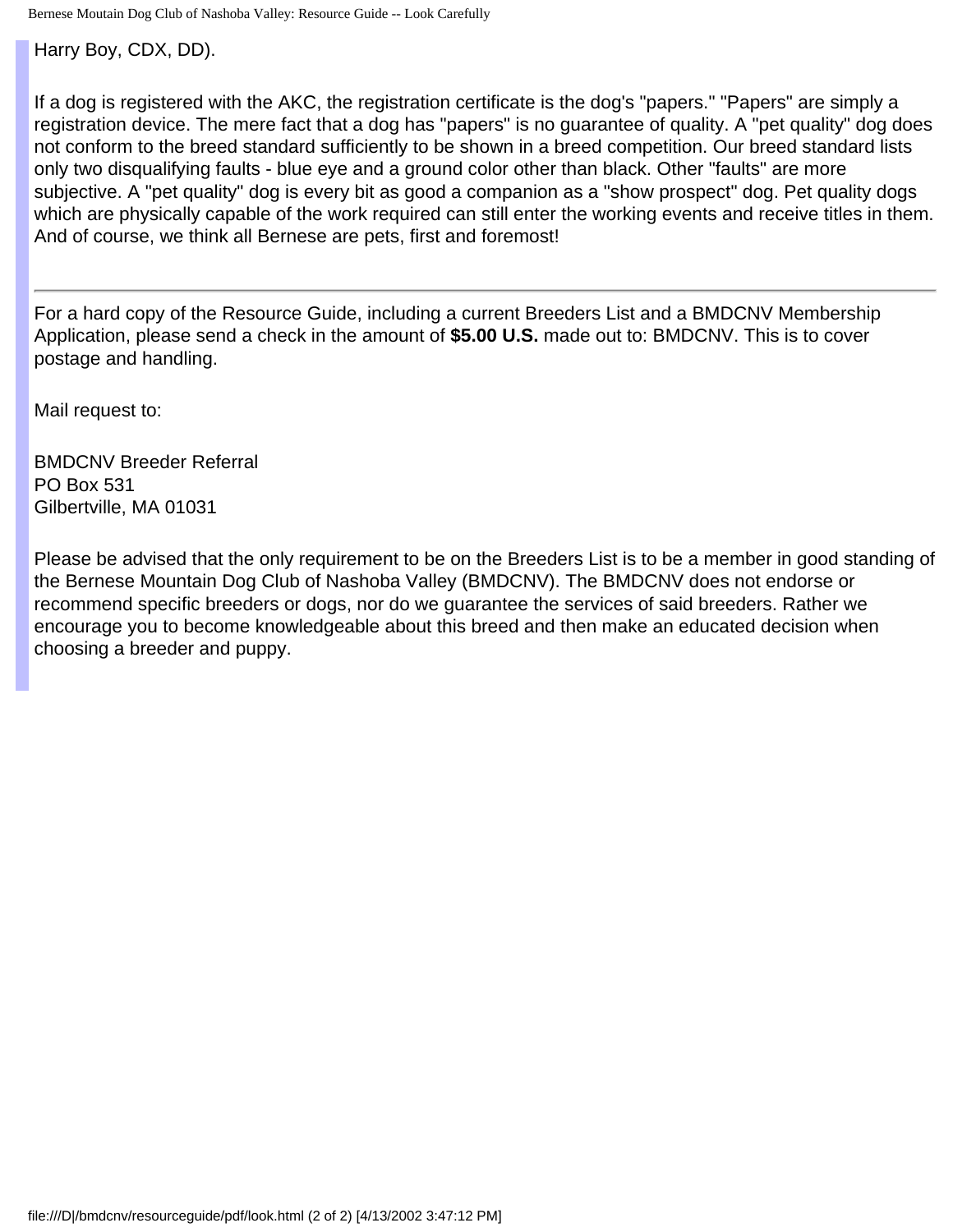# <span id="page-10-0"></span>**BERNESE MOUNTAIN DOG CLUB OF NASHOBA VAI**





### **[HOME](#page-0-0) | [INTRODUCTION](#page-1-0) | [CONSIDERATIONS](#page-4-0) | [LOOK CAREFULLY](file:///D|/bmdcnv/resourceguide/pdf/look.html) | [HEALTH](#page-12-0)**

#### **[FOOD & GROWTH](#page-15-0) | CONTRACTS | [TRAINING](#page-6-0) | [RESOURCES](#page-17-0)**

# **CONTRACTS**

When purchasing a small puppy, no one can really tell what that puppy's ultimate quality as an adult will be. A written contract between you and the breeder is to both your benefits.

Price varies from breeder to breeder. Current prices range from about \$700-1200+ per dog. Usually a price difference exists between show prospects and pet quality dogs, and perhaps a price difference between males and females of equal quality. Price alone is no indicator of quality.

No one contract will cover every contingency, but an experienced breeder will want to clarify many issues ahead of time in a written contract. Some breeders prefer to sell their pups with a spay/neuter stipulation. The contract should spell out what will be the responsibilities of the breeder and owner should the puppy turn out other than anticipated. For instance: if you are paying more for a puppy as a show prospect than you would for pet quality, what if the puppy turns out to not be show quality? If it turns out that the puppy has a serious congenital health problem, does the contract specify what steps the breeder will take - e.g., refund, replacement, financial assistance with medical treatment, etc.?

Do not lose sight of the fact that by the time the problem is found, you might have fallen in love with your pup, and may not want to give it back, or you might be disenchanted with your breeder, and would not want another pup from their kennel.

If for some reason you end up unable to keep your puppy, your breeder might want first refusal on placing him in a new home. The BMDCNV does have a formal Rescue program for placing dogs, if necessary.

Puppies may be designated for limited registration by the breeder. This means the dog may not be shown in the breed ring, and any offspring may not be registered with the AKC. Should a pup turn out to be showable in the breed ring, limited registrations may be changed to full registrations only by the breeder. Limited registration dogs may be shown in all working events.

When two or more people jointly own a dog, they are co-owners. Co-ownership agreements are commonly between a breeder and purchaser, but can consist of other groups or people.

There are as many kinds of co-ownership agreements as there are co-owners. It can be difficult to understand the full legal and emotional ramifications of a co-ownership contract. Co-ownership disputes are a source of daily complaints at the AKC.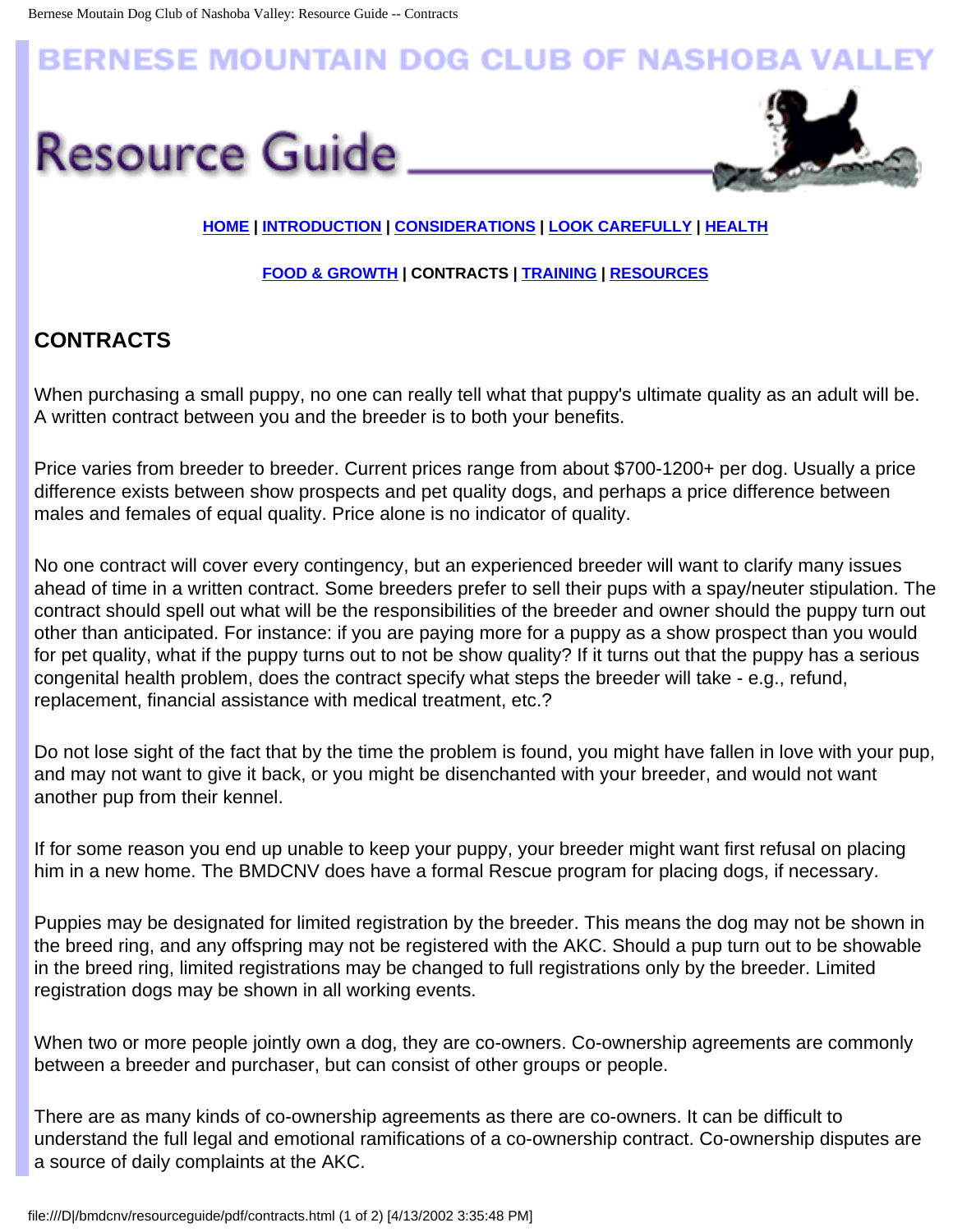Try to have someone knowledgeable go over the contract with you. Careful review of any contract is strongly encouraged, especially if this is your first pedigreed dog. Our [Resource page](#page-17-0) has an address for the AKC for registration matters. They have some very good booklets available covering registration topics. Some of the other books listed also have chapters devoted to purchasing a pup.

See our [Code of Ethics](file:///D|/bmdcnv/coe.html) for what a member breeder is minimally responsible for supplying at the time you purchase your pup.

Make sure the AKC registration application ("papers") is signed over to you by the breeder at time of purchase. If there is a foul up with the AKC (it does happen) and the breeder does not have the papers at the time you purchase a registered puppy, you may wish to reserve part of your payment until the papers come through.

Please be aware of the fact that you are committing not just your heart to a cute pup, but you are making a financial commitment to make sure it receives proper food and health care for as long as it is with you. The bigger the dog, the bigger the bills. For routine health care, food and maintenance for a mature dog, figure \$500-\$700 per year total expenses if no problems develop. Of that amount, the annual vet visit with all shots, heartworm and stool tests, and a supply of heartworm pills will be in the \$150-\$250 range. As examples of expenses should problems occur: surgery to repair a congenitally bad joint is at least several hundred dollars, emergency treatment and aftercare for bloat at a major vet hospital is over \$1,000.

For a hard copy of the Resource Guide, including a current Breeders List and a BMDCNV Membership Application, please send a check in the amount of **\$5.00 U.S.** made out to: BMDCNV. This is to cover postage and handling.

Mail request to:

BMDCNV Breeder Referral PO Box 531 Gilbertville, MA 01031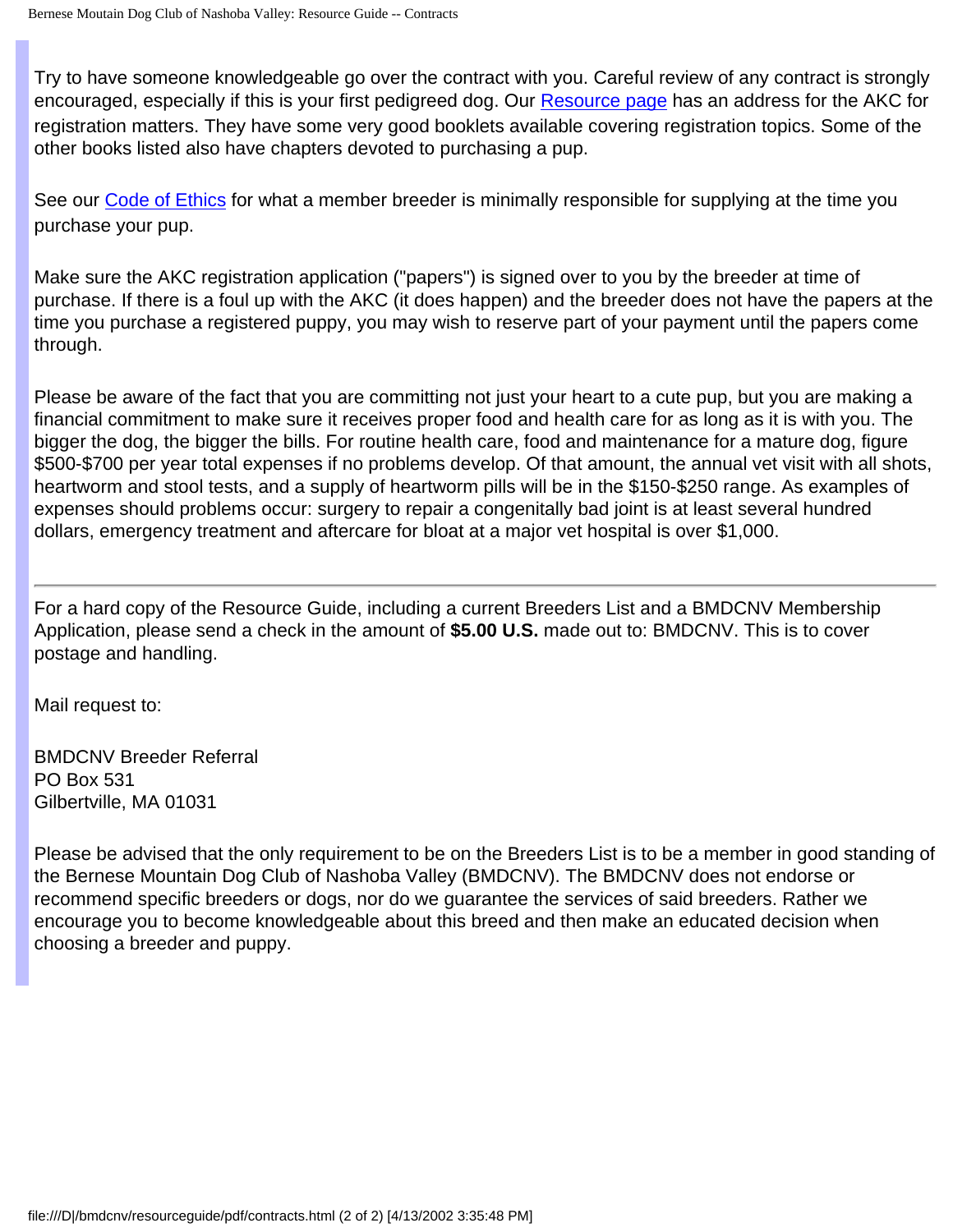# <span id="page-12-0"></span>**BERNESE MOUNTAIN DOG CLUB OF NASHOBA VAL**





## **[HOME](#page-0-0) | [INTRODUCTION](#page-1-0) | [CONSIDERATIONS](#page-4-0) | [LOOK CAREFULLY](file:///D|/bmdcnv/resourceguide/pdf/look.html) | HEALTH**

### **[FOOD & GROWTH](#page-15-0) | [CONTRACTS](#page-10-0) | [TRAINING](#page-6-0) | [RESOURCES](#page-17-0)**

# **HEALTH**

The monthly newsletter of the BMDCNV, BERNERBLATT, is key in keeping our members informed on the most current health issues.

The #1 cause of death in all domestic dogs is us: people! About a third of the dogs born in the U.S. never see their second birthday. They are euthanised as unwanted, abandoned or lost dogs in shelters, or die getting hit by a car when running loose. Unfortunately, these fates also befall our beloved Berners. The cheapest form of health insurance is buying a leash, learning how to use it, and training your dog.

The Swiss have a saying about the lifespan of Bernese Mountain Dogs. They say, "Three years a young dog, three years a good dog, three years an old dog ... and three years a gift from God."

In America, at this time, the average age of a Berner at death is about 7 years, though many books say the average life span is 10 to 12 years. The quality of the bond with our dogs increases as they age so that even 12 years is much too brief.

We know the average life span of a Berner because the BMDCA was among the very first AKC clubs to have a national database. Through the efforts of dedicated Bernese people, there exists a computer database of over 10,000 Bernese Mountain Dogs, 900+ kennels, and 2000+ litters, with their attendant health information. Participation in the database is voluntary, and strongly encouraged by the BMDCNV. We hope that all breeders participate and will have researched health data for their bitch, stud, and as many near relatives as possible. They will thus be able to provide you with detailed information, which could prove invaluable as your dog ages. Discuss any data you have with your breeder to verify its accuracy, and let our manager know of any corrections or changes.

The database has been a useful tool for identifying health problems in our breed. We know Bernese do have a higher than average incidence of **cancer**. Besides the typical canine cancers, Bernese can have histiocytosis -- an heritable cancer which seems to be specific for our breed alone. There is an ongoing cancer study to pinpoint and discern patterns of the cancers which are a particular problem for our breed. The Berner-Garde Foundation has been established to understand and reduce genetic disease in Bernese Mountain Dogs.

**Structural problems** can afflict our dogs, as they do other breeds. Hip dysplasia is a progressive, degenerative disease involving a malformation of the hip socket joint. It ranges from very mild with no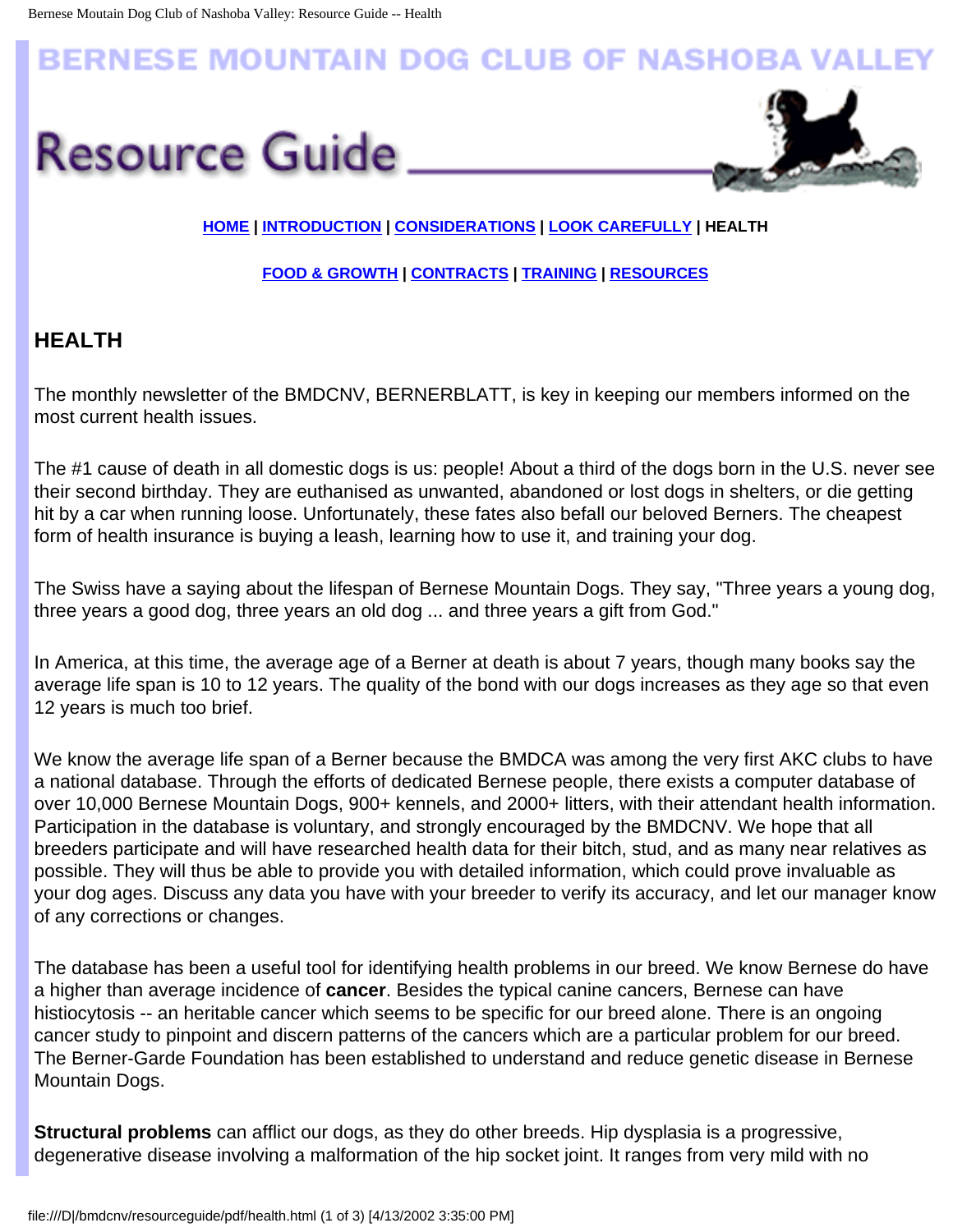Bernese Moutain Dog Club of Nashoba Valley: Resource Guide -- Health

apparent effects, to severe enough to require euthanasia. There is no medical agreement on exact causes but appears to have both genetic and environmental causes. The term 'hips clear' is often used as a bit of a buzz phrase to imply a dog is structurally sound. Hips aren't the only part that can be unsound. Current data suggests that in Bernese, there are more bad elbows and shoulders than there are bad hips.

We continue to debate the relative merits of the various screening organizations and techniques available for evaluating and/or predicting joint problems. No one method is 100% accurate. The oldest organization is the Orthopedic Foundation for Animals (OFA). If a breeder submits X-rays of a dog's hips or elbows to the OFA, radiologists will analyze those X-rays. If they are deemed free of dysplasia, the dog will get a numbered OFA certificate with a rating of Fair, Good, or Excellent. If there is evidence of dysplasia, no number is assigned. An OFA # on a parent does NOT necessarily mean the offspring will have good joints. This is a very complex issue. Please see our **Resource page** for the names and addresses of other screening organizations. The PennHIP methodology of screening is relatively new and can be used on very young dogs. It could prove to be a very valuable tool to the potential puppy buyer.

Bernese have a body type which makes them susceptible to **bloat**, which can be a life threatening emergency medical situation. This can run in families. Our dogs, like other breeds, can have kidney problems, skin problems, autoimmune problems and certain vision problems.

**Progressive Retinal Atrophy (PRA)** is a hereditary disease of the eye that has been identified in Bernese Mountain Dogs. PRA is a blanket term for many types of retinal diseases, all of which result in blindness. All Bernese Mountain Dogs, regardless of age or breeding status, should be examined yearly by a member of the American College of Veterinary Opthalmologists (A.C.V.O.). Once examined and found free of evidence of heritable eye disease, a number and certificate can be obtained from the Canine Eye Registration Foundation (CERF). This is called a CERF number. The CERF is an organization that collects data on dogs examined by members of the A.C.V.O. and registers those dogs that have been certified free of evidence of heritable eye disease.

The BMDCA has as a resource several veterinarian/members who keep track of the latest information, trends and treatments for various body systems of the Bernese. And of course, club members are always willing to share their scientific and not-so-scientific insights into health matters based on personal experience.

For a hard copy of the Resource Guide, including a current Breeders List and a BMDCNV Membership Application, please send a check in the amount of **\$5.00 U.S.** made out to: BMDCNV. This is to cover postage and handling.

Mail request to:

BMDCNV Breeder Referral PO Box 531 Gilbertville, MA 01031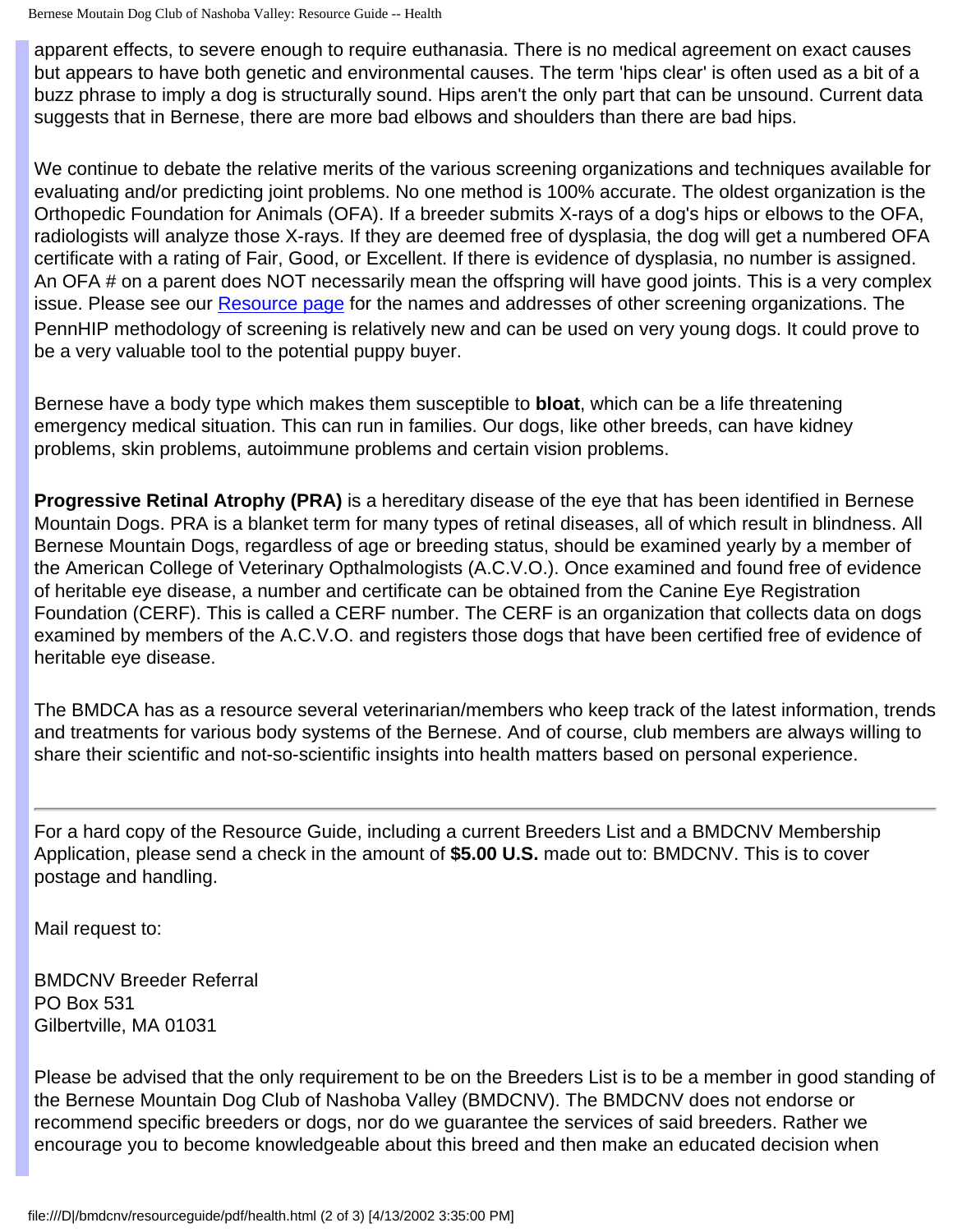Bernese Moutain Dog Club of Nashoba Valley: Resource Guide -- Health

choosing a breeder and puppy.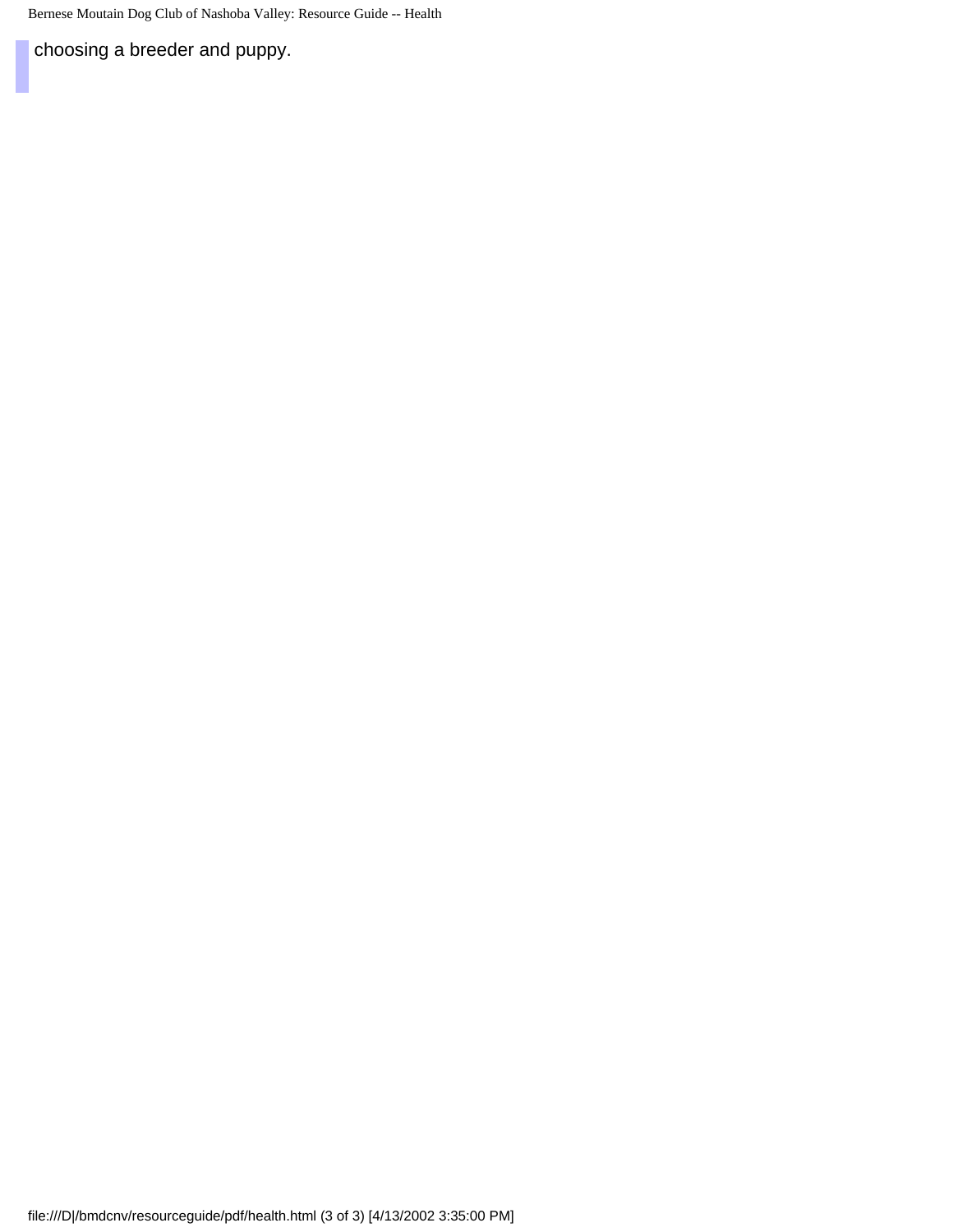# <span id="page-15-0"></span>**BERNESE MOUNTAIN DOG CLUB OF NASHOBA VAL**





### **[HOME](#page-0-0) | [INTRODUCTION](#page-1-0) | [CONSIDERATIONS](#page-4-0) | [LOOK CAREFULLY](file:///D|/bmdcnv/resourceguide/pdf/look.html) | [HEALTH](#page-12-0)**

#### **FOOD & GROWTH | [CONTRACTS](#page-10-0) | [TRAINING](#page-6-0) | [RESOURCES](#page-17-0)**

# **FOOD & GROWTH**

Everyone seems to have their own strongly held opinion on just what is the best food for a growing pup and dog. Additionally, there is the whole issue of supplementation with vitamins and minerals.

Believe it or not, the food you feed your dog can cause problems with ears, skin, and even behavior. Within our club, people feed the range from home-made food to feed-store kibble. Generally, most people agree on keeping the protein level relatively low, approximately 16 - 21%, and feeding a good quality food which you know is fresh.

Whether grain based or meat based, you will have to do some searching to find out what works best for your particular dog. Quantity will vary according to the season and the amount of exercise they get. A one year old dog will still be growing and will be eating more than he will by the time he's three. The most important thing, especially for a pup, is to monitor his intake and make sure your dog does not get overweight. Some breeders and vets do not even recommend puppy food, feeling that it encourages too rapid growth which is detrimental to the developing bone structure. Others believe in heavy addition of supplements. Do read, consult with your veterinarian and breeder to make as informed a decision as possible.

Environmental factors can also influence structural development. You may have waited for a long time for this pup, but please exercise restraint in going for long walks. Discourage leaping and jumping. Skid resistant rugs might be needed to eliminate slippery stairs and floors. Even those very active pups, willing to go 24 hours a day, need rest and quiet time.

For a hard copy of the Resource Guide, including a current Breeders List and a BMDCNV Membership Application, please send a check in the amount of **\$5.00 U.S.** made out to: BMDCNV. This is to cover postage and handling.

Mail request to:

BMDCNV Breeder Referral PO Box 531 Gilbertville, MA 01031

Please be advised that the only requirement to be on the Breeders List is to be a member in good standing of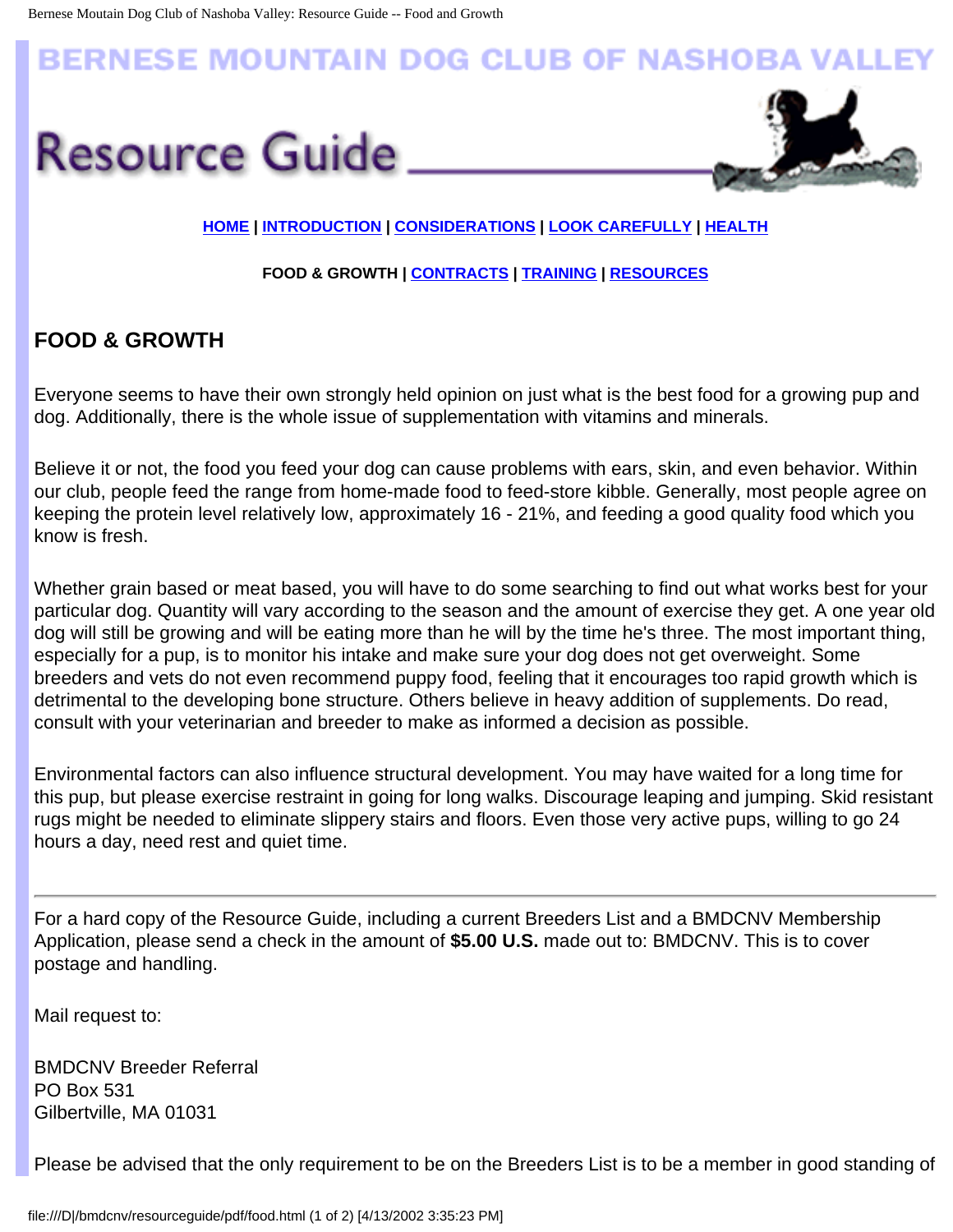the Bernese Mountain Dog Club of Nashoba Valley (BMDCNV). The BMDCNV does not endorse or recommend specific breeders or dogs, nor do we guarantee the services of said breeders. Rather we encourage you to become knowledgeable about this breed and then make an educated decision when choosing a breeder and puppy.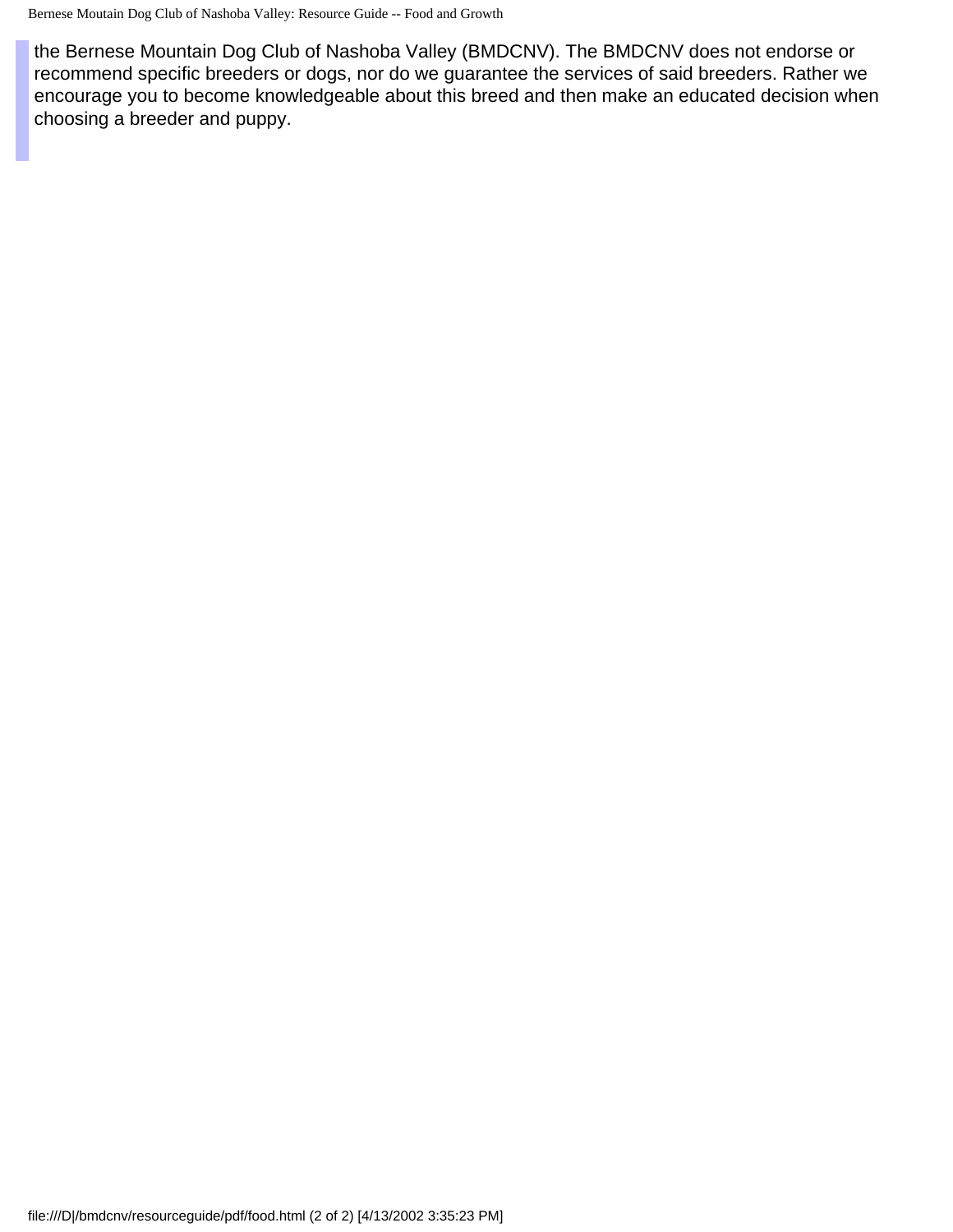# <span id="page-17-0"></span>**BERNESE MOUNTAIN DOG CLUB OF NASHOBA VALLEY**





# **[HOME](#page-0-0) | [INTRODUCTION](#page-1-0) | [CONSIDERATIONS](#page-4-0) | [LOOK CAREFULLY](file:///D|/bmdcnv/resourceguide/pdf/look.html) | [HEALTH](#page-12-0)**

**[FOOD & GROWTH](#page-15-0) | [CONTRACTS](#page-10-0) | [TRAINING](#page-6-0) | RESOURCES** 

# **RESOURCES**

# **BOOKS:**

### **Bernese Mountain Dogs**

The New Bernese Mountain Dog Sharon Smith Howell Book House 1994

The Complete Bernese Mountain Dog Jude Simonds Ringpress Books 1989

### **Selecting a breed:**

AKC Complete Dog Book AKC 1997

The Right Dog For You Daniel F. Tortora, PhD Simon and Schuster 1980

### **General Training:**

Mother Knows Best Carol Lea Benjamin Howell Book House 1993

What All Good Dogs Should Know Volhard and Bartlett Howell Book House 1991

### **Behavior:**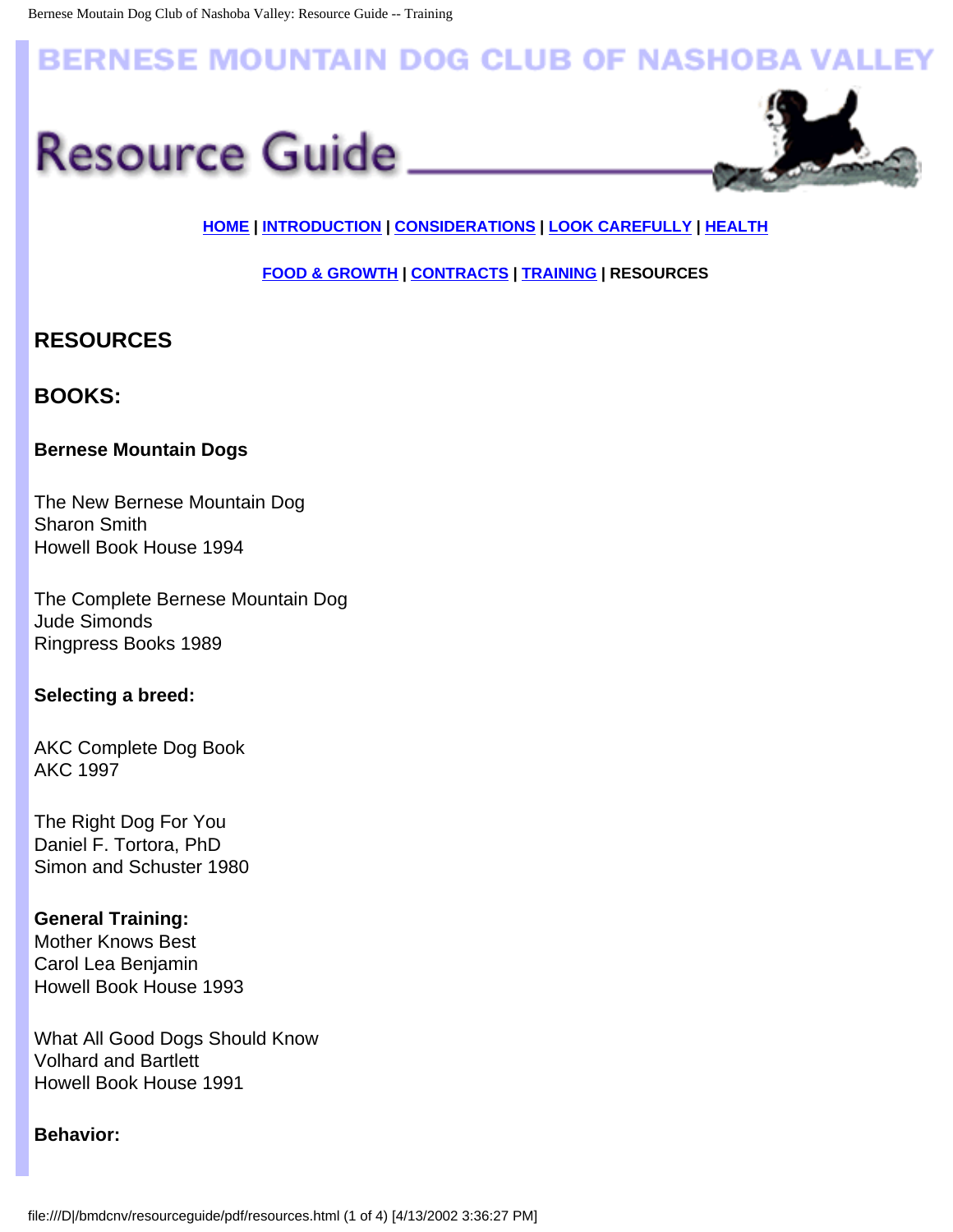Surviving Your Dogs Adolescence Carol Lea Benjamin Howell Book House 1993

Dog Behavior: Why Dogs Do the Things They Do Dr. Ian Dunbar TfH Publications 1979

#### **Specialized Training:**

The Winning Edge: Show Ring Secrets Alston/Vanacore Howell Book House 1992

Dog Tricks Step by Step Zeigenfuse & Walker Howell Book House 1997

#### **Health:**

Dog Owner's Home Veterinary Handbook Carlson & Griffin Howell Book House 1992

Holistic Guide for a Healthy Dog Volhard and Brown Howell Book House 1995

**Dogwise** has all books and videos listed. Reach them at 1-800-776-2665 or [www.dogwise.com](http://www.dogwise.com/)

#### **MAGAZINES**

American Kennel Club Gazette 5580 Centerview Drive Raleigh, N.C. 27606 (919) 233-9780

Northeast Canine Companion PO Box 377 Sudbury, MA 01776 (978) 442-8378

### **VIDEOTAPES**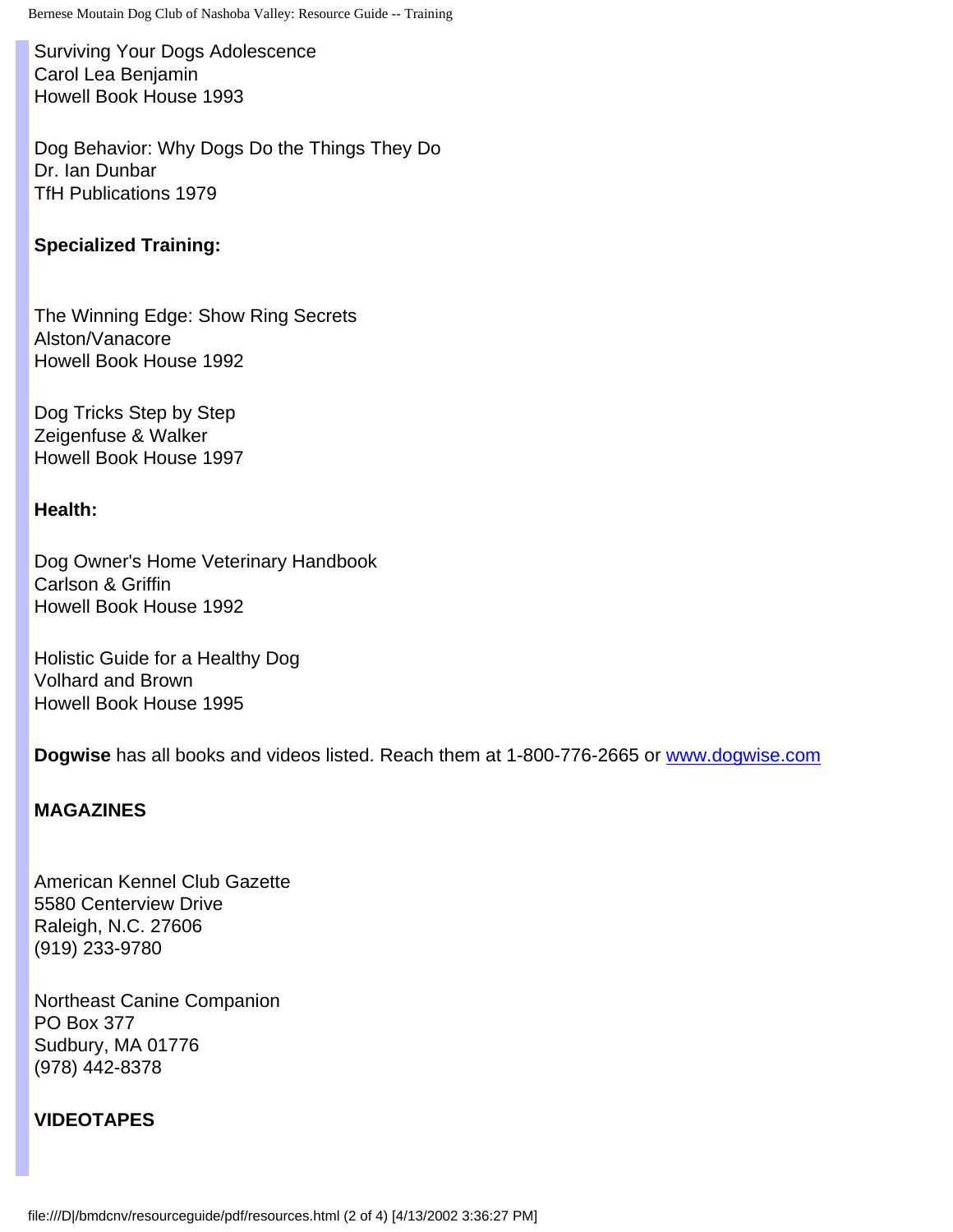Sirius Puppy Training Ian Dunbar Janus & Kenneth Publishers

American Kennel Club Breed Video The Bernese Mountain Dog

## **RESOURCES**

BMDCA: <http://www.bmd.org/bmdca.html>

AKC: Main Office: 51 Madison Ave. New York, NY 10010 (212) 696-8200

Registration Matters: 5580 Centerview Dr. Raleigh, NC 27606 (919) 233-9767

Public Relations/Education: 5580 Centerview Dr. Raleigh, NC (919) 233-3710

## **HEALTH REGISTRIES**

Berner-Garde: File manager Margrit Kitchin 9401 East Jadecrest Sun Lakes, AZ 85248 (602) 895-2246 [Mkitchin@aol.com](mailto:MKitchin@aol.com)

Berner-Garde: Lori Jodar (Chair) 07999 US 31 N., 505 Charlevoix, MI (616) 547-5705